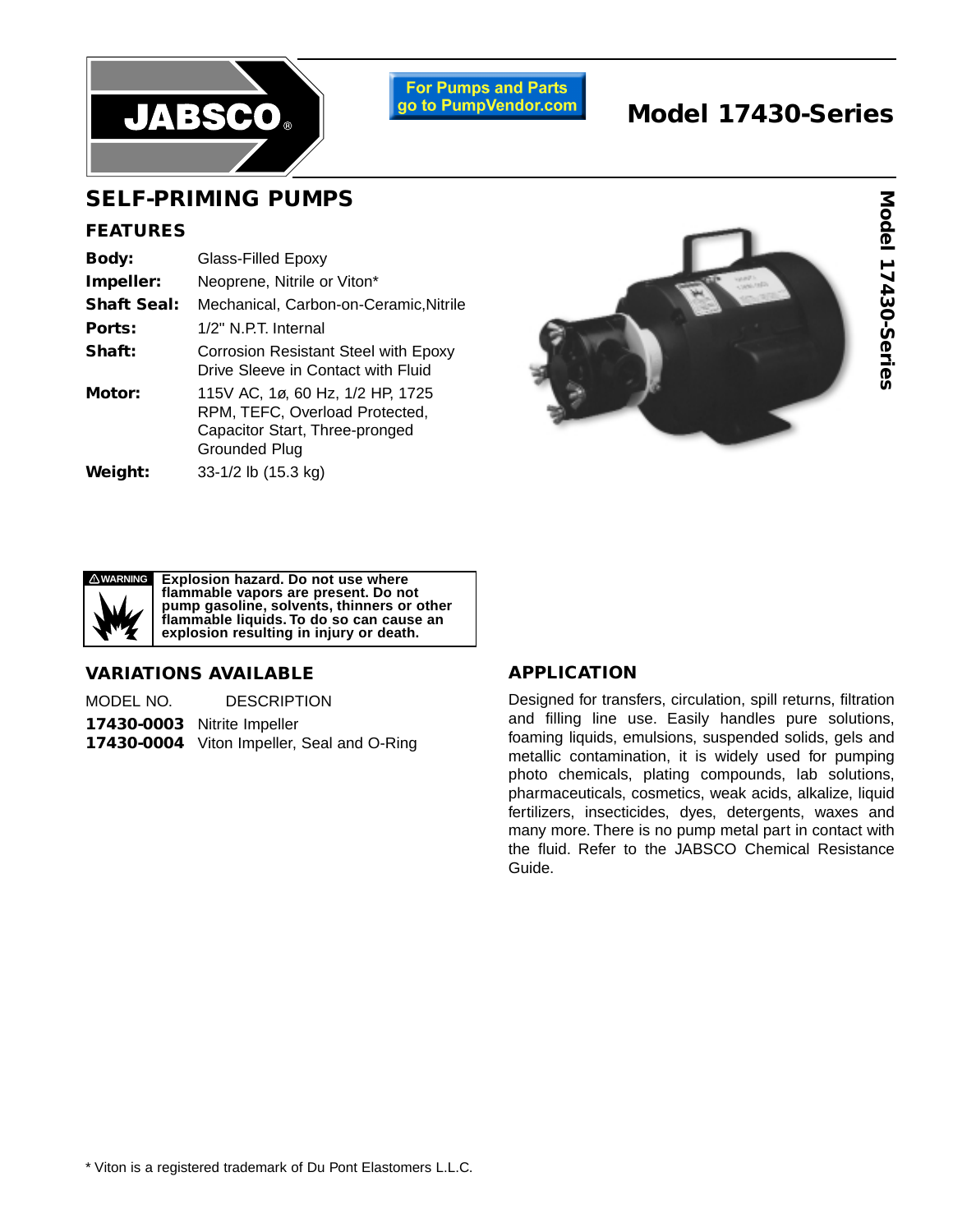### **OPERATING INSTRUCTIONS**

- **1. INSTALLATION:** Pump may be mounted in any position. Inlet port is on the right and discharge port on the left when facing pump.
- **2. SELF-PRIMING:** Vertical dry suction lift of 6 feet with Nitrile impeller. Pump will produce suction lift up to 20 feet when wetted. BE SURE SUCTION LINES ARE AIRTIGHT OR PUMP WILL NOT SELF-PRIME.

NOTE: Viton impeller suction lift requirement should not exceed 3 feet.

- **3. DISCHARGE LINE:** When transferring liquids further than 25 feet, discharge line size should be increased to next available pipe size.
- **4. RUNNING DRY:** DO NOT RUN DRY. Unit depends on liquid pumped for lubrication. Lack of liquid will damage the impeller and void warranty.
- **5. NOTICE:** When pumping chemicals, consult Jabsco Chemical Resistance Table for proper body and impeller materials. Pump life is prolonged if pump is flushed with water after each use.
- **6. CONTINUOUS OPERATION:** For continuous operation, pressure should not exceed 20 psi.

## **7. TEMPERATURES:**

Neoprene: 45° to 180° F ( 7° to 82° C) Nitrile: 50° to 180° F (10° to 82° C) Viton: 60° to 180° F (15° to 82° C)

**8. FREEZING WEATHER:** Drain unit by loosening end cover. Glycol and alcohol based anti-freeze compounds are recommended. DO NOT USE PETROLEUM BASED ANTI-FREEZE COMPOUNDS OR RUST INHIBITORS.

## **SERVICE INSTRUCTIONS**

## **IMPELLER REPLACEMENT**

- 1. Remove wing nuts, washers and end cover.
- 2. Remove pump head from seal housing. Remove O-rings from body grooves.
- 3. Push impeller from body bore.
- 4. Install new impeller in lubricated body bore by grasping hub and with a rotary motion push it into the body bore. Replace O-rings in body grooves.
- 5. Position the body over the through bolts against the seal housing.
- 6. Install end cover and secure with washers and wing nuts.

## **SEAL REPLACEMENT**

- 1. Remove wing nuts, washers and end cover.
- 2. Remove pump head from seal housing. Remove O-rings from body grooves.
- 3. Push impeller from body bore.
- 4. Remove seal housing. Insert screwdriver through seal seat bore and pry seat and grommet from seal housing.
- 5. Remove drive sleeve from shaft. Remove seal and seal spring from drive sleeve.
- 6. Install seal spring on drive sleeve. Lubricate seal with water and slide on drive sleeve with carbon facing away from spring. Install drive sleeve on shaft.
- 7. Install ceramic seal seat in grommet with grooved face towards grommet. Lubricate outer grommet surfacer with water and push seal seat assembly into seal housing with ceramic seals facing out of seal seat bore. Assemble seat housing over through bolts so seal and seats faces contact.
- 8. Assemble impeller body and end cover as in steps 4, 5, and 6.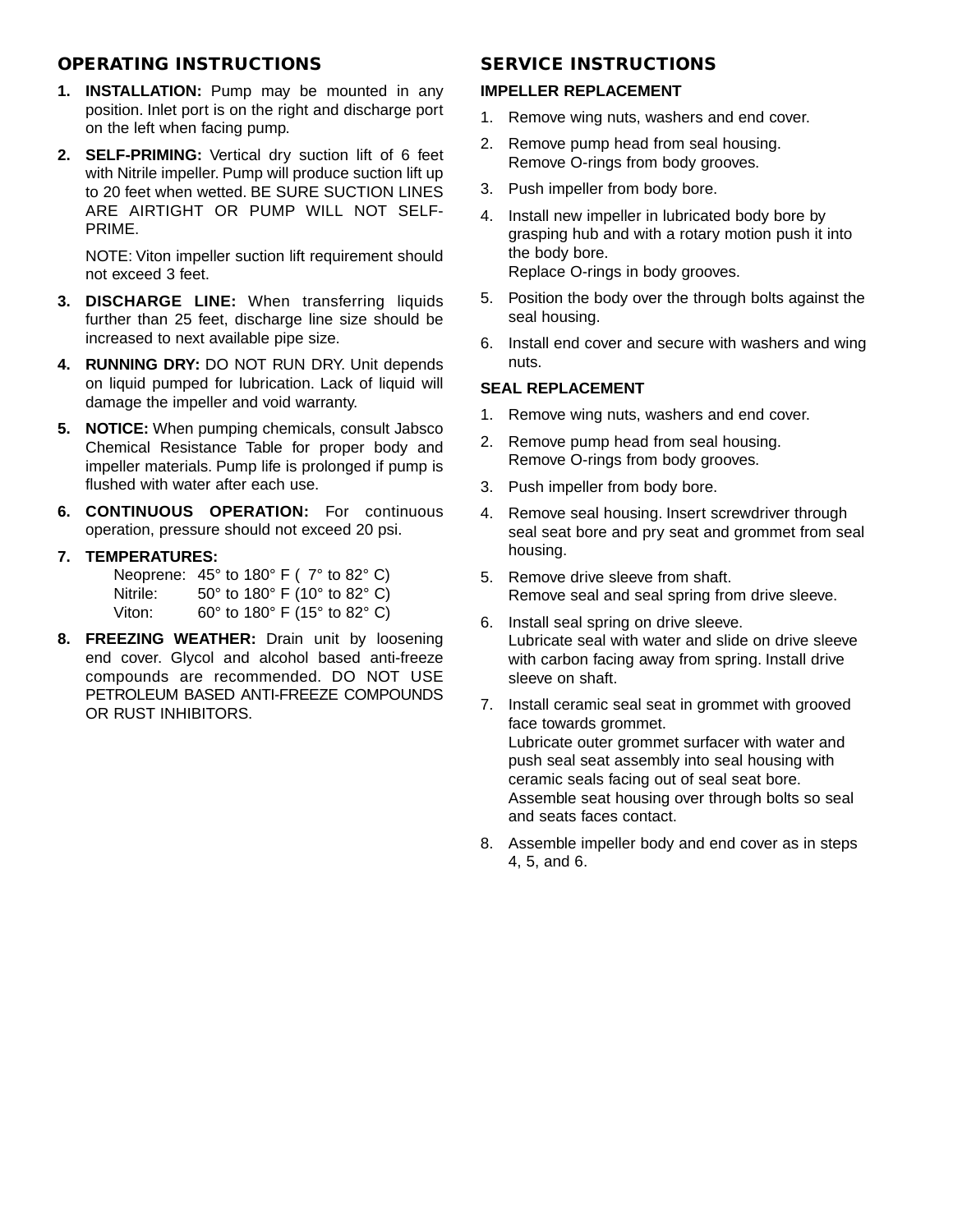

## **PARTS LIST**

| Key            | <b>Description</b>                                              | Qty.                  | <b>Part Number</b> |
|----------------|-----------------------------------------------------------------|-----------------------|--------------------|
| 1              | <b>Wing Nut</b>                                                 | 4                     | 91107-0030         |
| $\overline{c}$ | Washer                                                          | 4                     | 91601-0040         |
| 4              | Stud                                                            | $\overline{2}$        | 91090-0040         |
| 5              | <b>End Cover</b>                                                | 1                     | 17434-0000         |
| 6              | Impeller<br>Nitrile                                             |                       | 14281-003          |
|                | Viton                                                           |                       | 14806-0004         |
| 7              | O-Ring<br><b>Nitrile</b>                                        | $\overline{2}$        | 92000-0310         |
|                | Viton                                                           |                       | 92000-0880         |
| 8              | Body                                                            |                       | 14924-0000         |
| 9              | Seal Housing                                                    |                       | 14533-0010         |
| $*10$          | Seal Assembly, Standard                                         |                       | 96080-0280         |
|                | Carbon/Ceramic, Viton                                           |                       | 96080-0290         |
| 11             | <b>Drive Sleeve</b>                                             |                       | 17006-0000         |
| 12             | <b>Bolt</b>                                                     | 2                     | 91095-0240         |
| 13             | Adapter                                                         | 1                     | 17433-0000         |
| 14             | Bolt                                                            | 2                     | 91094-0120         |
| 15             | Collar                                                          |                       | 98022-0700         |
| 16             | Motor                                                           |                       | 93004-1850         |
| 17             | Nut-Adapter                                                     |                       | 91105-0030         |
| 18             | <b>Bolt-Adapter</b>                                             | 1                     | 91095-0090         |
|                | Pump Head Kit<br><b>Nitrile</b>                                 |                       | 17438-0003         |
|                | Pump Head Kit<br>Viton                                          |                       | 17438-0004         |
|                | * Available as optional part: Seal Assembly Carbon/Carpenter 20 | <b>PUMP HEAD ONLY</b> |                    |

with Viton 17221-0040

w/Nitrile Impeller 17438-0003 x/Viton Impeller 17438-0004